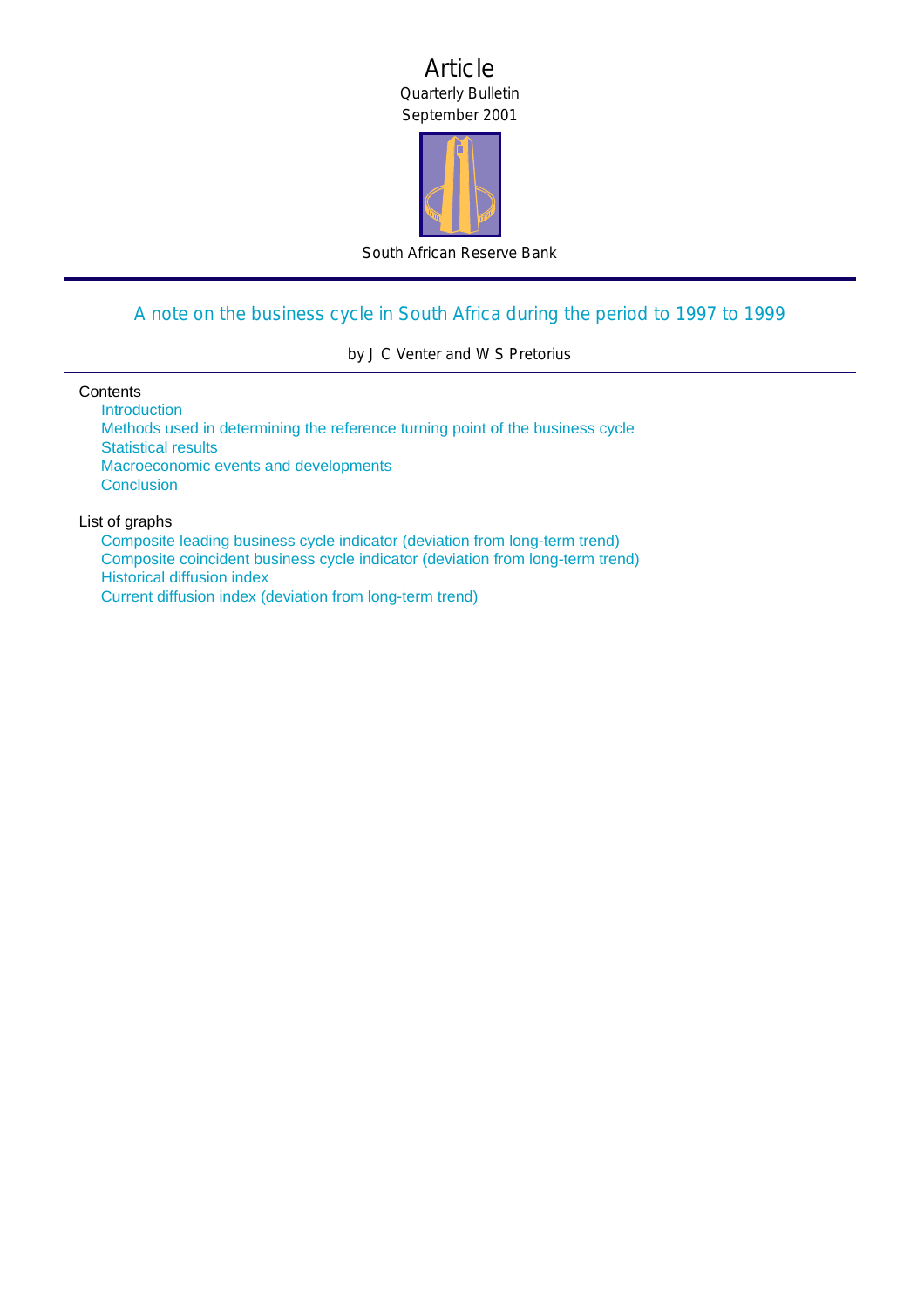## <span id="page-1-0"></span>**A note on the business cycle in South Africa during the period 1997 to 1999**

by J C Venter and W S Pretorius<sup>1</sup>

## **Introduction**

The South African Reserve Bank has determined reference turning points in the South African business cycle for the period 1946 to 1996. These reference turning points are discussed in various articles published in earlier issues of the South African Reserve Bank's *Quarterly Bulletin.* The most recently identified upper reference turning point in the business cycle occurred in November 1996.<sup>2</sup>

This article discusses the determination and identification of a lower reference turning point following the peak of November 1996. The methods used to determine the reference turning point are described in the next section, then the statistical results yielded by these methods are presented. A brief overview of economic events and developments between 1997 and 1999 follows. Finally, the date of the lower reference turning point is indicated.

## **Methods used in determining the reference turning point of the business cycle**

The lower reference turning point in the business cycle was determined by using several methods. These included the calculation of composite leading and coincident business cycle indicators, the comprehensive historical diffusion index and the current diffusion index. It is important to note, however, that the identification of a reference turning point is never a purely statistical exercise. Economic events and developments occurring near a possible turning point have to be considered in order to pinpoint the turning point to a particular month, especially when the statistical methods employed do not all point to exactly the same turning point date.

#### **The composite business cycle indicators**

A composite business cycle indicator is compiled by integrating various economic indicators into a single indicator time series.<sup>3</sup> These composite indicators portray the movement of and turning points in the business cycle. The *composite leading business cycle indicator* comprises individual indicators which tend to shift direction ahead of changes in the business cycle. A change in the direction of the composite leading business cycle indicator is usually an early indication that a turning point in the business cycle may be imminent. The *composite coincident business cycle indicator* combines a number of economic time series which usually move in harmony with the business cycle. A change in the direction of the composite coincident business cycle indicator – generally occurring after the composite leading business cycle indicator has changed direction – indicates that a turning point might have been reached.

#### **The historical diffusion index**

The *historical diffusion index* may be defined as a measure of the dispersion of the changes in a number of economic time series in a specific period, mostly a calendar

The authors wish to thank Mr P J Weideman and Ms S Claassen for valuable contributions during the preparation of this note.

2 Pretorius, W S, Venter, J C and Weideman, P J. 1999. Business cycles in South Africa during the period 1993 to 1997. *Quarterly Bulletin.* Pretoria: South African Reserve Bank, March.

3 Van der Walt, B E and Pretorius, W S. 1994. Notes on revision of the composite business cycle indicators. *Quarterly Bulletin.* Pretoria: South African Reserve Bank, September.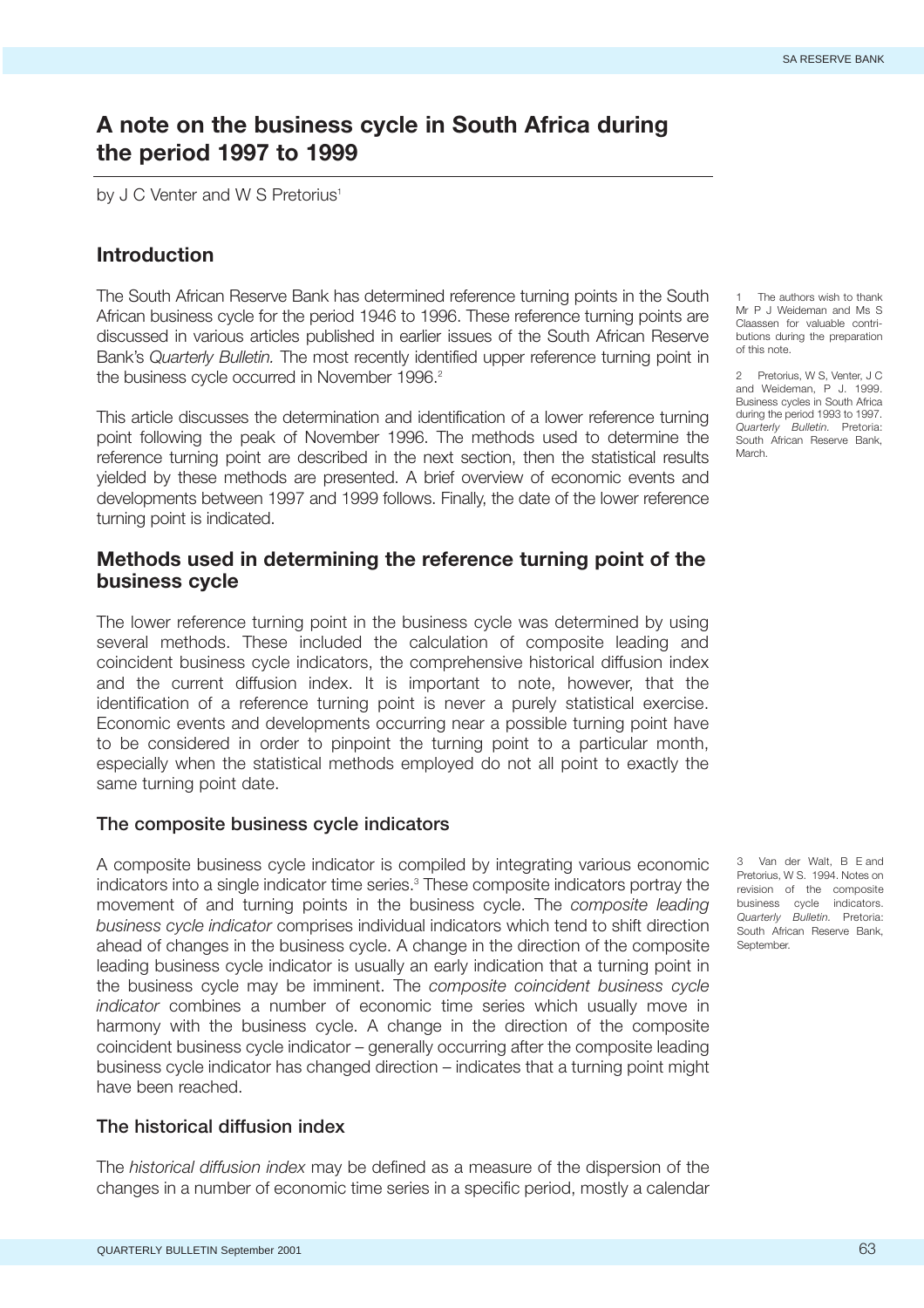<span id="page-2-0"></span>month. The historical diffusion index was constructed from a total of 230 seasonally adjusted economic time series. These time series cover economic processes such as production, sales, employment and income in different sectors of the economy. The specific turning points of the cyclical component of each of the series are determined. A set of specific peak and trough dates is obtained in this way for each time series.

A series is regarded as decreasing for each period subsequent to a peak, up to and including the following trough. Conversely, a series is regarded as increasing for each period subsequent to a trough, up to and including the following peak. The historical diffusion index value for a particular month is then obtained by expressing the number of increasing time series as a percentage of the total number of time series considered. The sectoral contributions are weighed according to each relevant sector's contribution to gross value added. An index value below 50 therefore indicates that more than half of the series considered are decreasing at a particular date, implying that the economy is in a downward phase of the business cycle. Conversely, an index value exceeding 50 indicates that more than half of the series considered are increasing at a particular date, implying that the economy is in an upward phase of the business cycle.

### **The current diffusion index**

The *current diffusion index* is a comprehensive composite index compiled from the actual month-to-month symmetrical percentage changes in each of the 230 seasonally adjusted time series used in constructing the historical diffusion index. A weight is allocated to each series according to the contribution to gross value added of the activity that the time series reflects. The deviation of the current diffusion index from its long-term trend is a quantitative indication of the cyclical movement in general economic activity.

## **Statistical results**

The results obtained from the methods described above, clearly indicate that a downward phase of the business cycle occurred in the South African economy after November 1996 (the latest upper reference turning point). The current results also confirmed the November 1996 upper reference turning point. As the discussion below indicates, the analysis also revealed that a lower reference turning point in the business cycle had already been reached.

#### **The composite business cycle indicators**

After declining markedly for almost two years, the composite leading business cycle indicator – expressed as the deviation from its long-term trend – reached a lower turning point in September 1998. After that the indicator increased moderately for a period of five months, followed by more significant increases during the remainder of 1999. The decisive change in the direction of the composite leading business cycle indicator after September 1998 was an early indicator that a reference turning point in the business cycle could soon be reached.

The composite coincident business cycle indicator – expressed as the deviation from its long-term trend – followed a declining time path during the whole of 1997 and 1998. After reaching a trough in May 1999, the indicator increased steadily during the latter half of 1999 and into 2000. This trough in the composite coincident business cycle indicator followed the lower turning point reached eight months earlier in the composite leading business cycle indicator.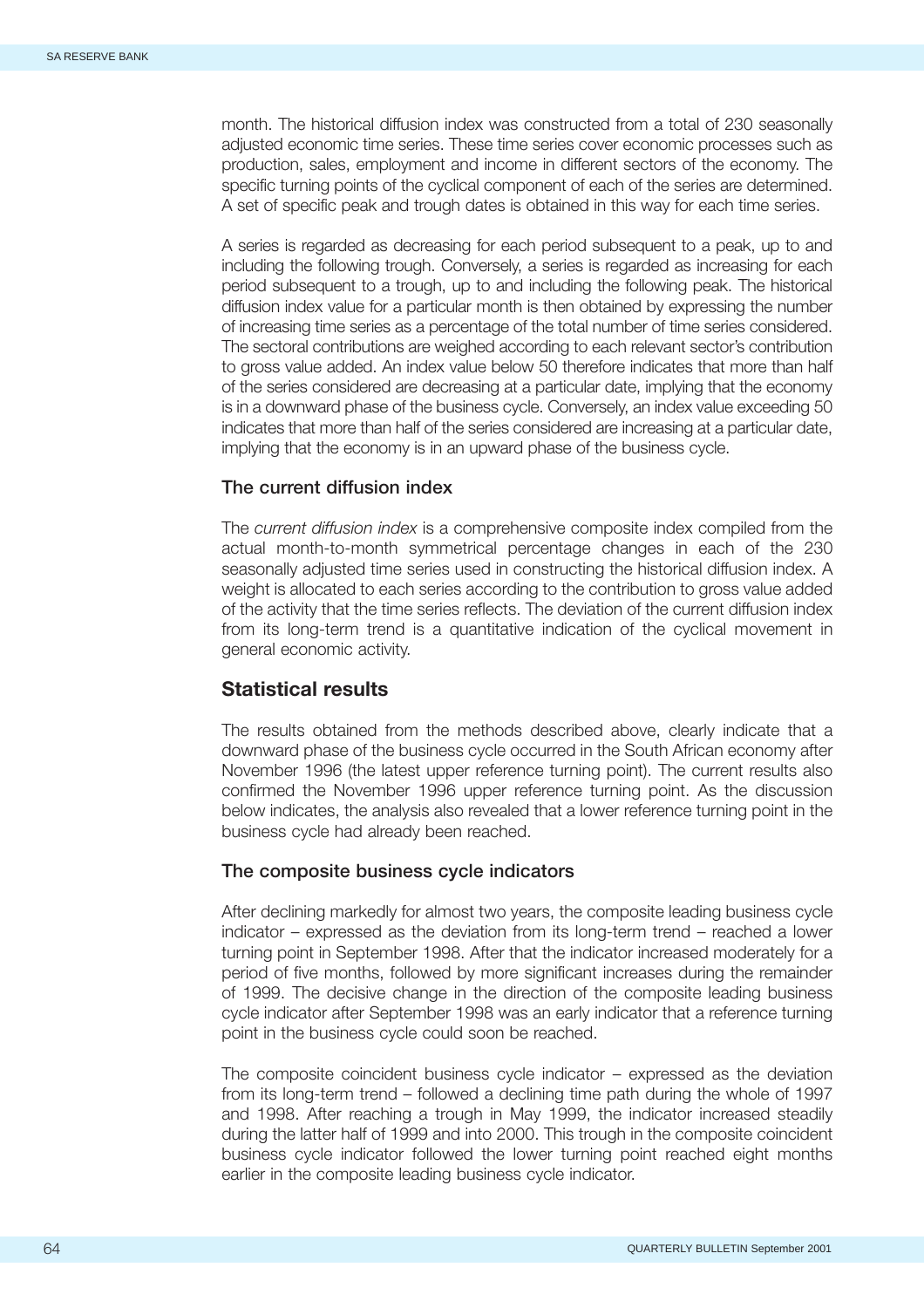

<span id="page-3-0"></span>Graph 1 Composite leading business cycle indicator (deviation from long-term trend)

Graph 2 Composite coincident business cycle indicator (deviation from long-term trend)

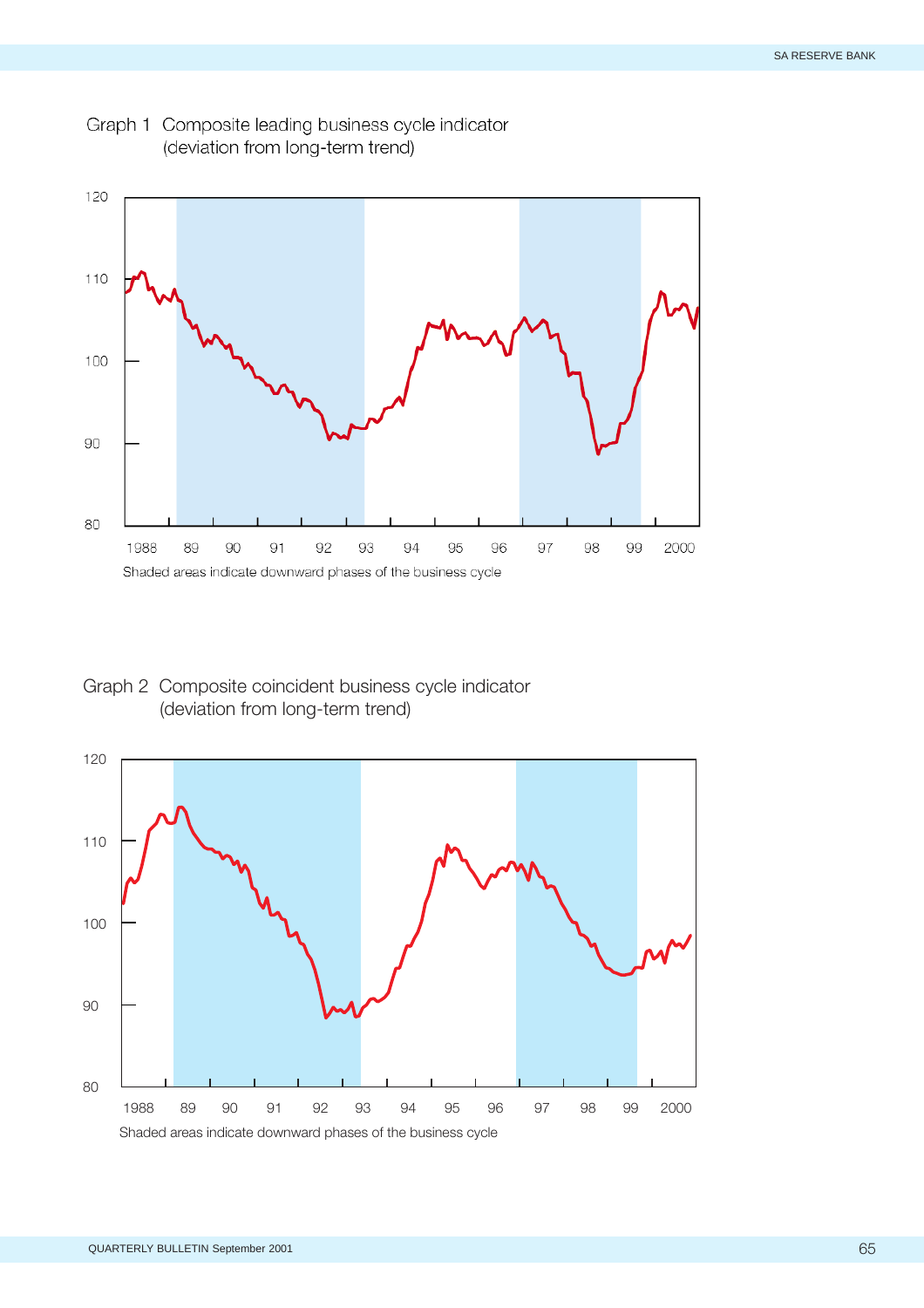### <span id="page-4-0"></span>**The historical diffusion index**

The historical diffusion index fell below 50 per cent in December 1996, confirming that November 1996 had been the date of the previous upper reference turning point. From December 1996 until August 1999, the number of variables moving



Graph 3 Historical diffusion index

Graph 4 Current diffusion index (deviation from long-term trend)

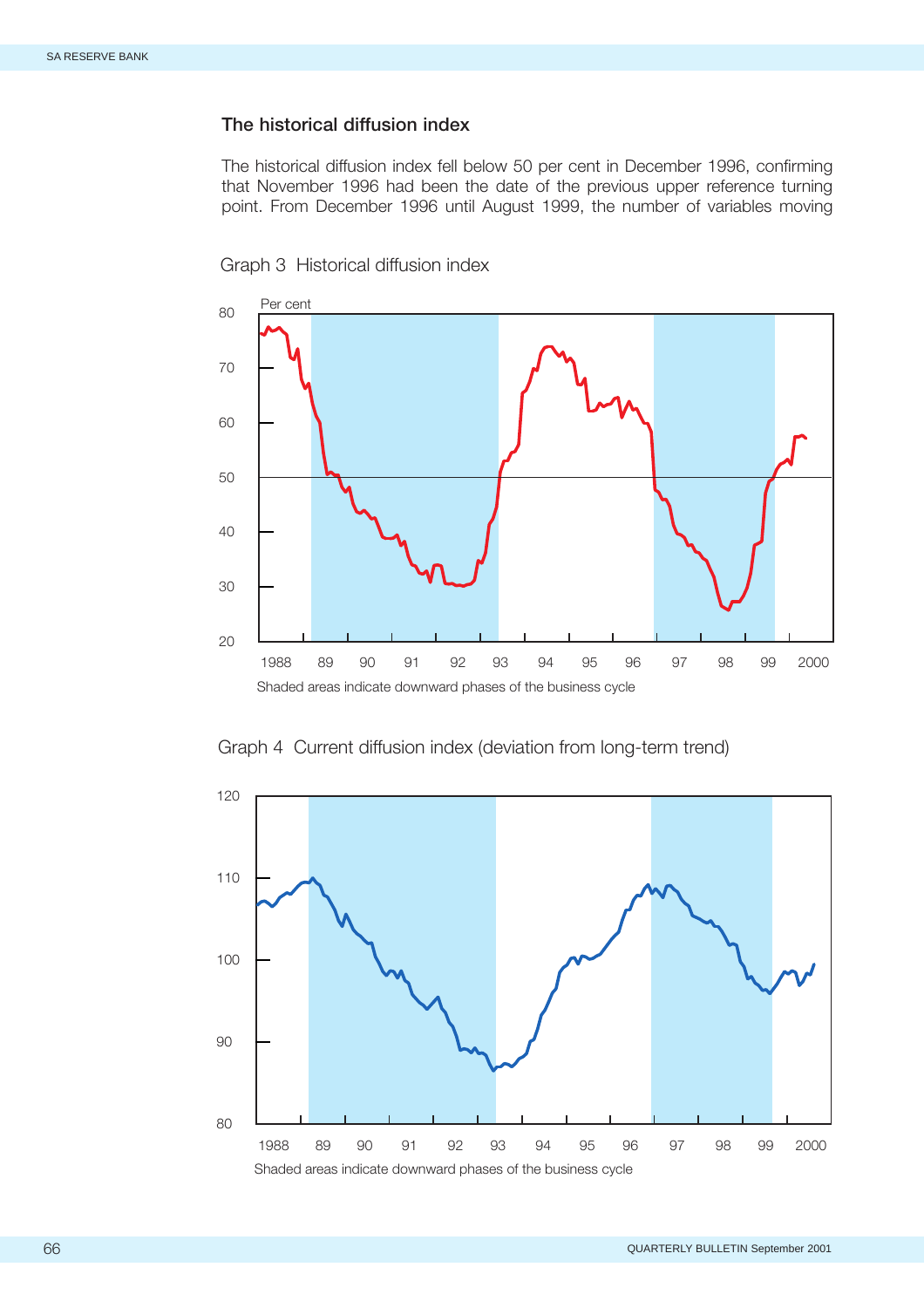<span id="page-5-0"></span>downwards outnumbered those moving upwards. This movement was reversed after August 1999. The historical diffusion index therefore indicates that a lower reference turning point in the business cycle was reached in August 1999.

#### **The current diffusion index**

The current diffusion index – expressed as the deviation from its long-term trend – reached an upper turning point in November 1996, corroborating the previously calculated upper reference turning point in the business cycle. Graph 4 shows that the current diffusion index declined steeply after November 1996. This decline continued throughout 1997, 1998 and the first half of 1999. The current diffusion index reached a lower turning point in August 1999 and rose steeply during the latter part of 1999, before moderating somewhat in the first half of 2000.

#### **Macroeconomic events and developments**

During the second half of 1996 the recovery in general economic activity was nearing its end and the South African economy subsequently entered a downward phase of the business cycle in December 1996.

The disposable income of households grew progressively slower during 1996 and eventually declined from the fourth quarter of 1997 to the first quarter of 1999. Growth in real gross domestic expenditure also became sluggish during the second half of 1996 and continued its lacklustre performance up to the first quarter of 1999. Growth in household consumption expenditure began to moderate from the second half of 1996 and expenditure actually declined in the fourth quarter of 1998 and the first quarter of 1999. Inventories were also reduced sharply between the second half of 1996 and the first half of 1999.

Real consumption expenditure by general government declined during 1997 and throughout 1998 and 1999. This confirmed government's commitment to reducing the budget deficit and redressing macroeconomic imbalances in the country. Growth in real gross fixed capital formation tapered off towards the second half of 1996 and during 1997. However, growth in gross fixed capital formation accelerated during 1998 as a result of a strong rise in fixed capital formation by public corporations. Gross fixed capital formation by private business enterprises grew only marginally during 1997 and actually declined during 1998 and in the first half of 1999.

The high levels of indebtedness in the country further hampered domestic demand growth. Household debt as a percentage of disposable income reached a level of 60,9 per cent during the first quarter of 1997, then receded slightly before peaking at 61,1 per cent during the first quarter of 1998. Weak wholesale and retail trade sales during 1997, 1998 and the first half of 1999 further emphasised the weakness in domestic demand.

The slowdown in general economic activity was characterised more by a deceleration in aggregate domestic demand than in aggregate production. Nevertheless, production growth also decelerated in 1997 and 1998. Real gross value added in the primary and secondary sectors actually declined during 1997 and 1998, but the growth rate of real gross value added in the much larger tertiary sector only moderated during 1997 and 1998.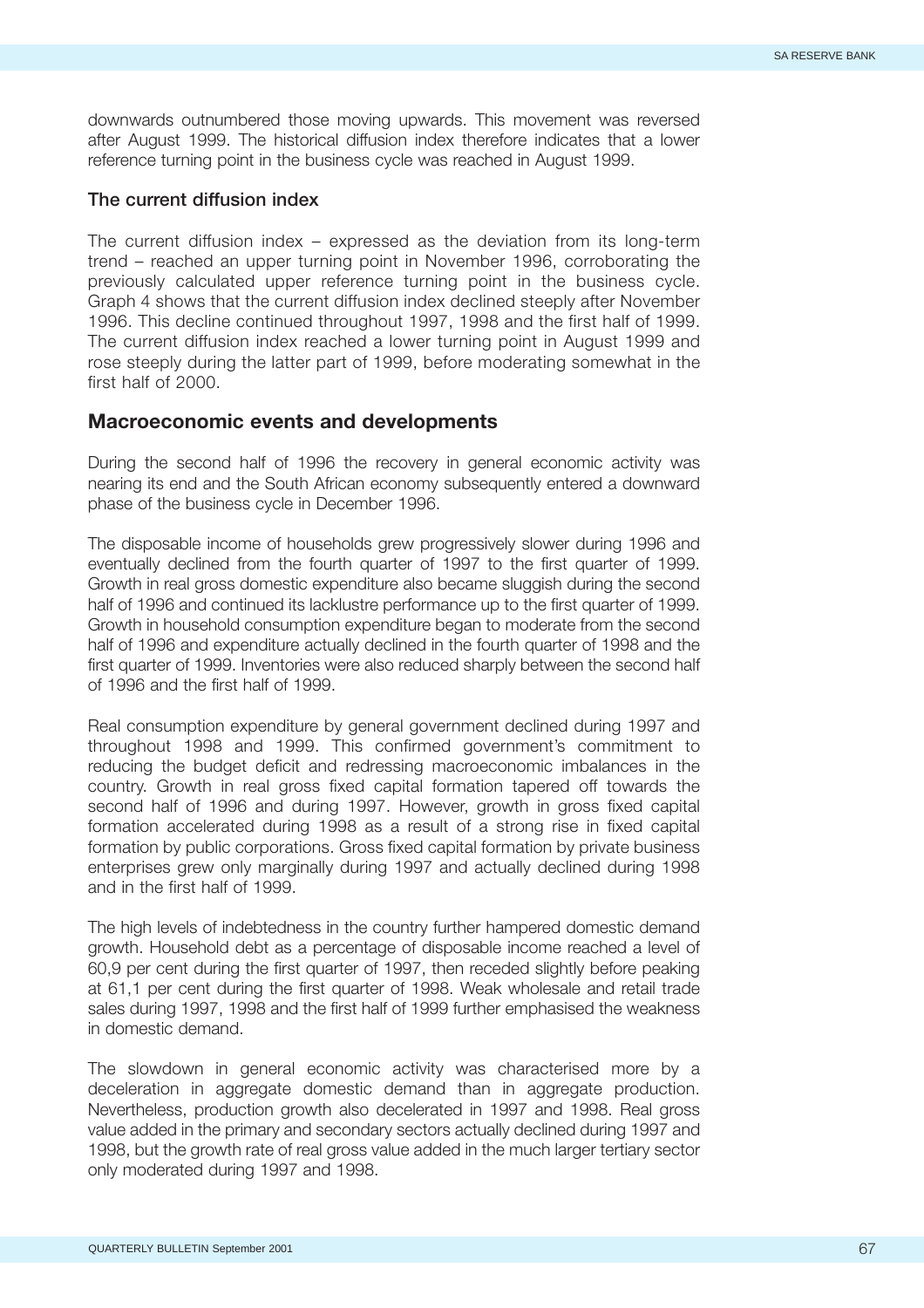During the latter half of 1997, a number of emerging-market economies in Asia came under severe financial pressure. These financial market stresses spread to other emerging-market economies around the world, including South Africa. At first it seemed that the South African economy's growth prospects would not be disrupted by these developments. In fact, monetary policy was relaxed during October 1997 and again in March 1998.

In May 1998 a second round of Asian financial market turmoil erupted, which adversely affected South African financial markets. Net international capital flows into South Africa declined strongly and the nominal effective exchange rate of the rand depreciated considerably. These developments prompted policy makers to act immediately in order to restore financial market stability. Liquidity conditions tightened and interest rates rose sharply from April to August 1998. These events delayed the recovery in general economic activity and prolonged the downward phase of the business cycle.

Real merchandise exports continued to increase moderately throughout most of the economic slowdown. However, the sharp decrease in international commodity prices and reduced demand, especially from Asian markets, led to slower growth in merchandise exports during 1998. The decline in disposable income of households as well as the substantial depreciation of the rand eventually also led to a decline in real merchandise imports during the last quarter of 1998 and early in 1999. However, real merchandise imports improved substantially in the fourth quarter of 1999.

Towards the end of 1998 the worst of the international financial crisis seemed to be over. Output growth in the Asian region gained momentum throughout 1999 and the outlook for demand in the euro area has also improved since 1998. The downward trend in commodity prices was reversed from the first quarter of 1999 and the volume of merchandise exports from South Africa has increased unabatedly since the third quarter of 1999.

Monetary conditions eased from October 1998 when money-market interest rates began decreasing steadily. In this process the private banks lowered their lending rates. By July 1999 the predominant prime overdraft rate was lower than before the financial-market turmoil that had begun in April 1998. Net international capital outflows from South Africa were reversed and turned into strong inflows which strengthened from quarter to quarter in 1999, leading to an improvement in the net international reserves of the country. Business confidence rose again during 1999 from very low levels in 1998.

Real gross domestic final demand started to increase in the third quarter of 1999. This was evident mainly from the acceleration in the growth rate of final consumption expenditure by households and gross fixed capital formation by private business enterprises from the second half of 1999 onwards. Growth in real gross domestic product accelerated significantly in the second half of 1999. This acceleration was most notable in the secondary sectors of the economy. Gross operating surplus as a percentage of total factor income has also increased markedly since the third quarter of 1999.